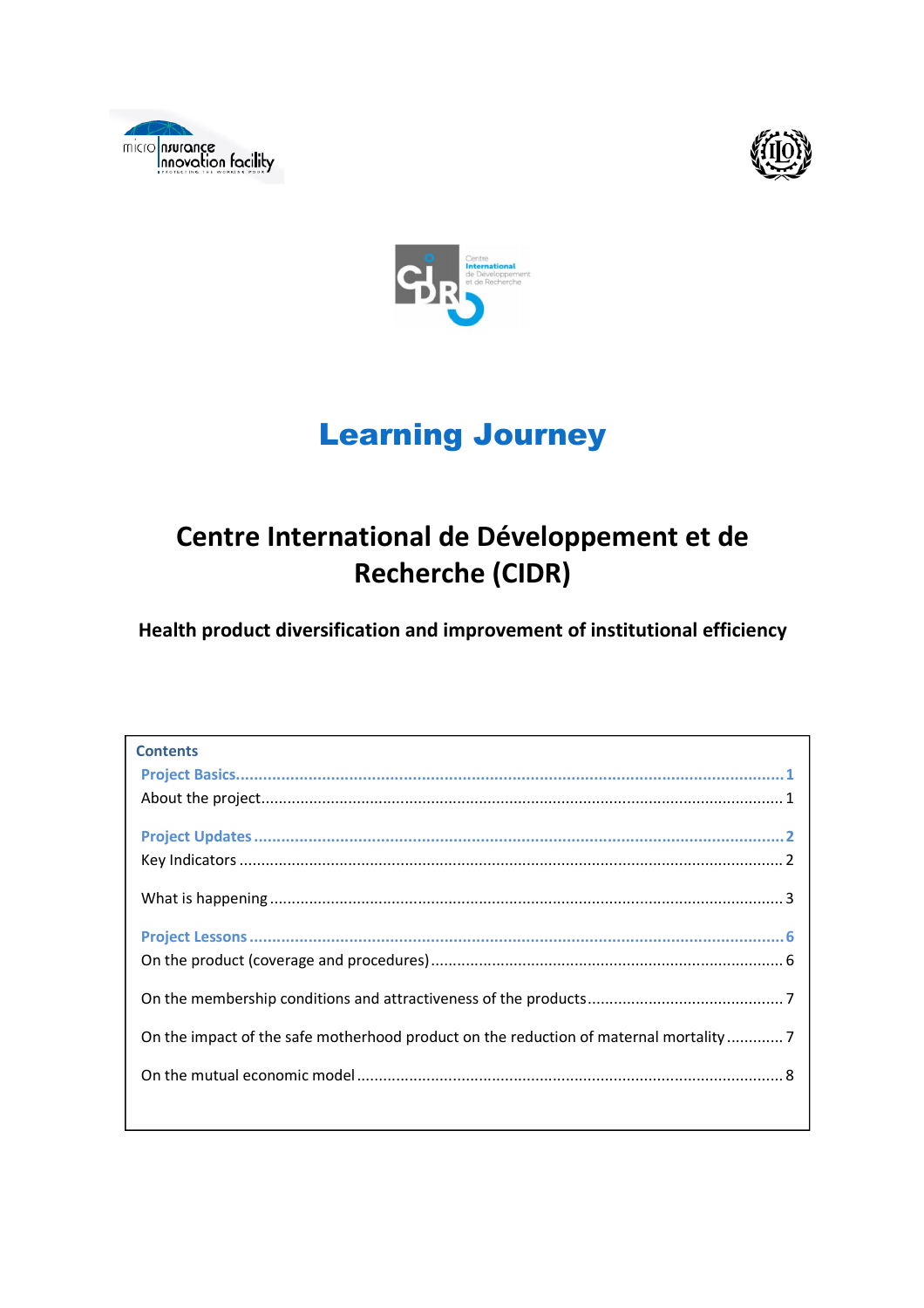## Project Basics

#### About the project

The International Development Research Institute (CIDR) is a nongovernmental organization created in 1961. Its mission is to strengthen the capacities of local institutions and informal economy microenterprises through activities promoting microfinance, microinsurance, service enterprises and territorial development. CIDR is currently working in 15 African countries. CIDR supports mutual health insurance programmes in eight of these.

In Guinea, CIDR has been supporting the development of mutual health insurance schemes since 1999, and the Union des Mutuelles de Santé de Guinée Forestière (UMSGF) was created in 2005. In order to enhance the autonomy and outreach of the mutual insurance organizations and the Union, CIDR began to diversify its products beyond the classic family health product. CIDR and the Union planned to create and test two new products (a safe motherhood product at village level and a product providing health coverage to students during lesson times).

The motherhood product is mandatory at the village level. If a village decides to subscribe to the product, all inhabitants must pay a premium to cover all pregnant women in that village. For the school product, enrolment is per school. Once the director and student–parent representatives agree, the cost of insurance is included in school fees. The integration of two mandatory products and, through them, greater visibility of the mutual insurance programme should contribute to the future cost-effectiveness of the Union and the mutual insurance organizations.

In addition, CIDR would like to improve the efficiency of the mutual organizations by streamlining organizational procedures and structures. In a second phase, it plans to expand the target population to the formal sector.

| <b>Project Summary</b>        |                                                                            |  |  |
|-------------------------------|----------------------------------------------------------------------------|--|--|
| <b>Project Name:</b>          | Health product diversification and improvement of institutional efficiency |  |  |
| Project Start Date: July 2008 |                                                                            |  |  |
| Duration:                     | 3 years                                                                    |  |  |
| Country:                      | Guinea                                                                     |  |  |
| Product:                      | Health - primary and secondary health-care coverage                        |  |  |
|                               |                                                                            |  |  |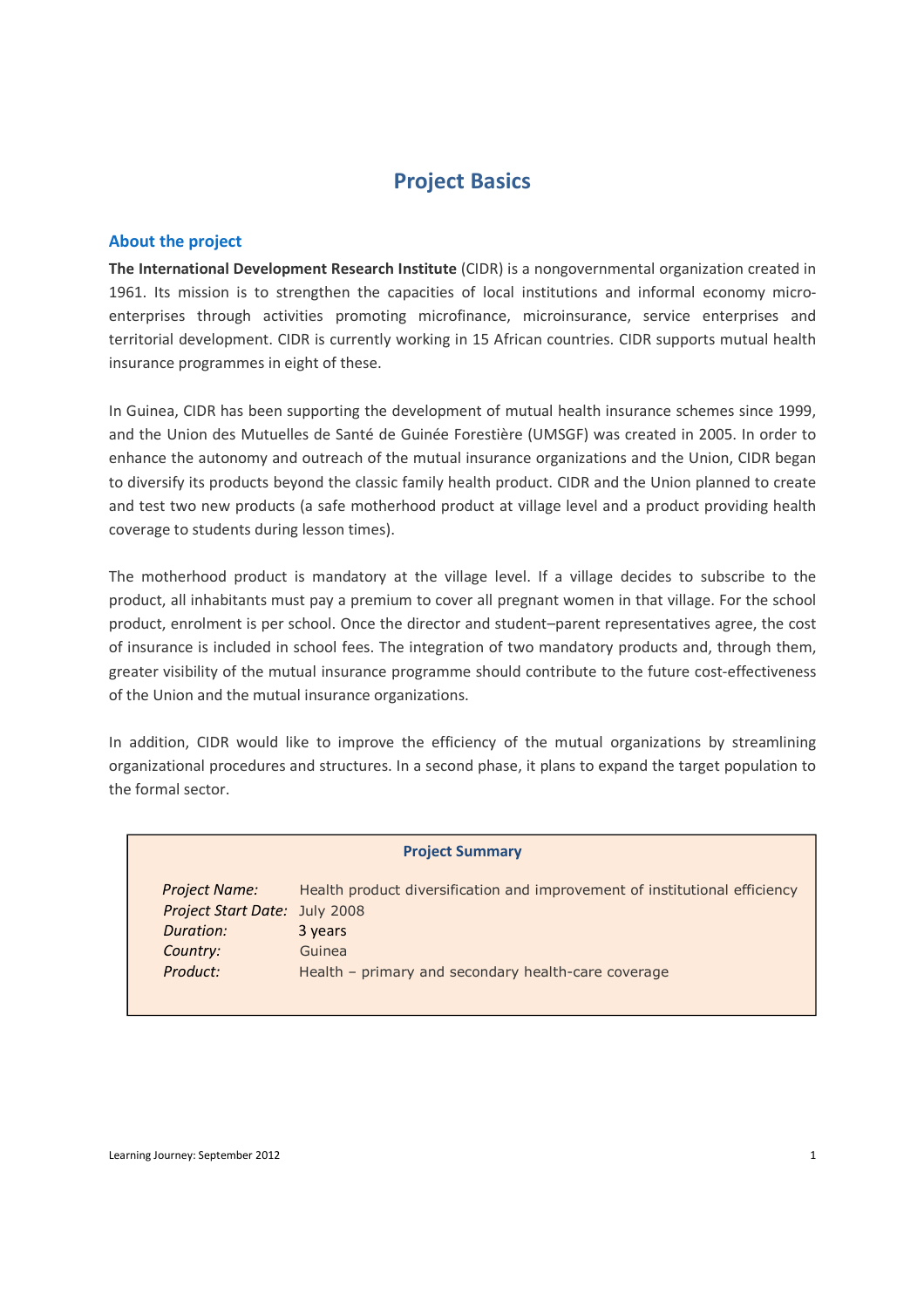## Project Updates

## Key Indicators

## School product

| <b>Indicators</b>                    | 31/12/2009 | 01/07/2010 | 01/07/2011 |
|--------------------------------------|------------|------------|------------|
| <b>Number of schools subscribing</b> | o          | 16         | 38         |
| <b>Number of beneficiaries</b>       | 1,807      | 3,523      | 12,242     |
| <b>Growth rate</b>                   |            | 50%        | 250%       |
| Claim ratio                          | 43%        | 37%        | 52.3%      |
| Renewal rate (in number of schools)  |            | 83%        | 69%        |

## Safe motherhood product

| <b>Indicators</b>                    | 31/12/2009 | 01/07/2010 | 01/07/2011 |
|--------------------------------------|------------|------------|------------|
| <b>Number of villages</b>            |            | 14         | 16         |
| <b>Number of beneficiaries</b>       | 1,000      | 4.357      | 8,087      |
| <b>Growth rate</b>                   |            | 77%        | 85%        |
| Claim ratio                          | 87%        | 95%        | 59%        |
| Renewal rate (in number of villages) | 47%        | 50%        | 94%        |

### Family health product

| <b>Indicators</b>              | 30/06/2009 | 30/04/2010 | 01/07/2011 |
|--------------------------------|------------|------------|------------|
| <b>Number of policies</b>      | 2,334      | 2,027      | 2,290      |
| <b>Number of beneficiaries</b> | 14,355     | 12,273     | 12,528     |
| <b>Growth rate</b>             |            | $-14%$     | 2%         |
| Claim ratio                    | 83.2%      | 118%       | 89%        |
| <b>Renewal rate</b>            | n/a        | n/a        | 55%        |
| <b>Penetration rate</b>        | 4.6%       | 4.1%       | 4.2%       |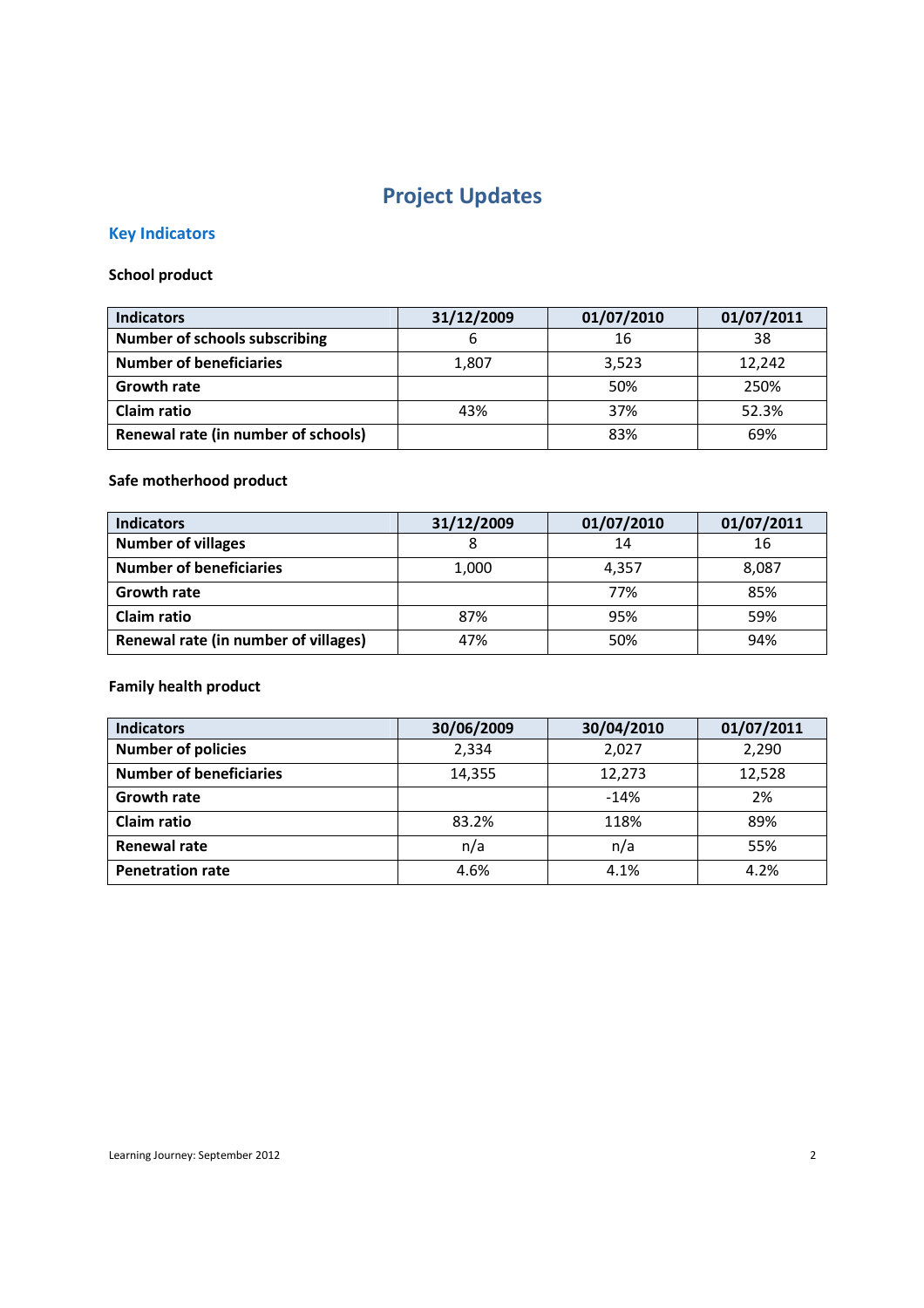#### What is happening

#### March 2008–June 2009

A household survey and a Guinean population report revealed a high maternal and infant mortality rate, prompting CIDR and the Union to develop a safe motherhood product aimed at reducing maternal and infant mortality. It was also decided to develop a school product to cover children's health risks while at school. Target villages and schools were selected according to predefined criteria (such as the proximity of a health centre or post, the social dynamics of the village). Field surveys involving 1,410 households were carried out in order to finalize the safe motherhood product and to establish the baseline for the product impact study (a study conducted by UNFPA).

Out of the 17 villages contacted eight villages and six schools joined, representing coverage for 1,000 women of reproductive age and 1,807 pupils. Each village was given a cell phone to contact UMSGF for emergency medical transport. The general assemblies and coverage began in January 2009 in schools, and in April in villages. The population count was carried out for each neighbourhood (block) by the block chiefs, who were also in charge of collecting premiums. In some villages, village birth attendants were in charge of collecting premiums. In other cases, contributions were paid into the village treasury.

Four midwives and 54 village birth attendants were trained. The training covered screening for at-risk pregnancies, screening for high-risk delivery, and the action to take in each case.

The product includes coverage for evacuation by ambulance of women with complicated pregnancies. UMSGF operates an ambulance. This service is greatly appreciated by women in insured villages.

UMSGF has signed performance contracts with six health units. These performance contracts have been signed with health structures providing health care to women within the framework of the safe motherhood product. These contracts provide for a payment of 7000 Guinean francs (GNF) to health workers in charge of antenatal visits (ANVs) in the villages (advanced strategy), in addition to the standard national payment for each first antenatal visit.

The contracts of the six co-ordinators and three heads of zone who had been employed for many years were terminated for the Union to restructure operations. The objective of the restructuring was to give mutual organizations a sense of responsibility in their role of collecting premiums, while focusing the role of the Union on the creation of new mutual organizations and groups, and monitoring activities. Three mutual organization agents (with medical profiles) were recruited to monitor care-providers in each zone, and three marketing agents and three development coordinators were recruited for the mutual schemes which were beginning operations.

Access® management software was developed to keep track of new beneficiaries. It was not possible to implement CIDR inter-network software in Guinea because of difficult Internet connectivity.

#### As of 31 December 2009

The salient event in this period was the increase of health-care fees by the state (sometimes threefold), resulting in a high degree of tension between mutual organizations and health care structures, as health care structures failed to respect the provisions of the conventions signed, which imposed fixed fees for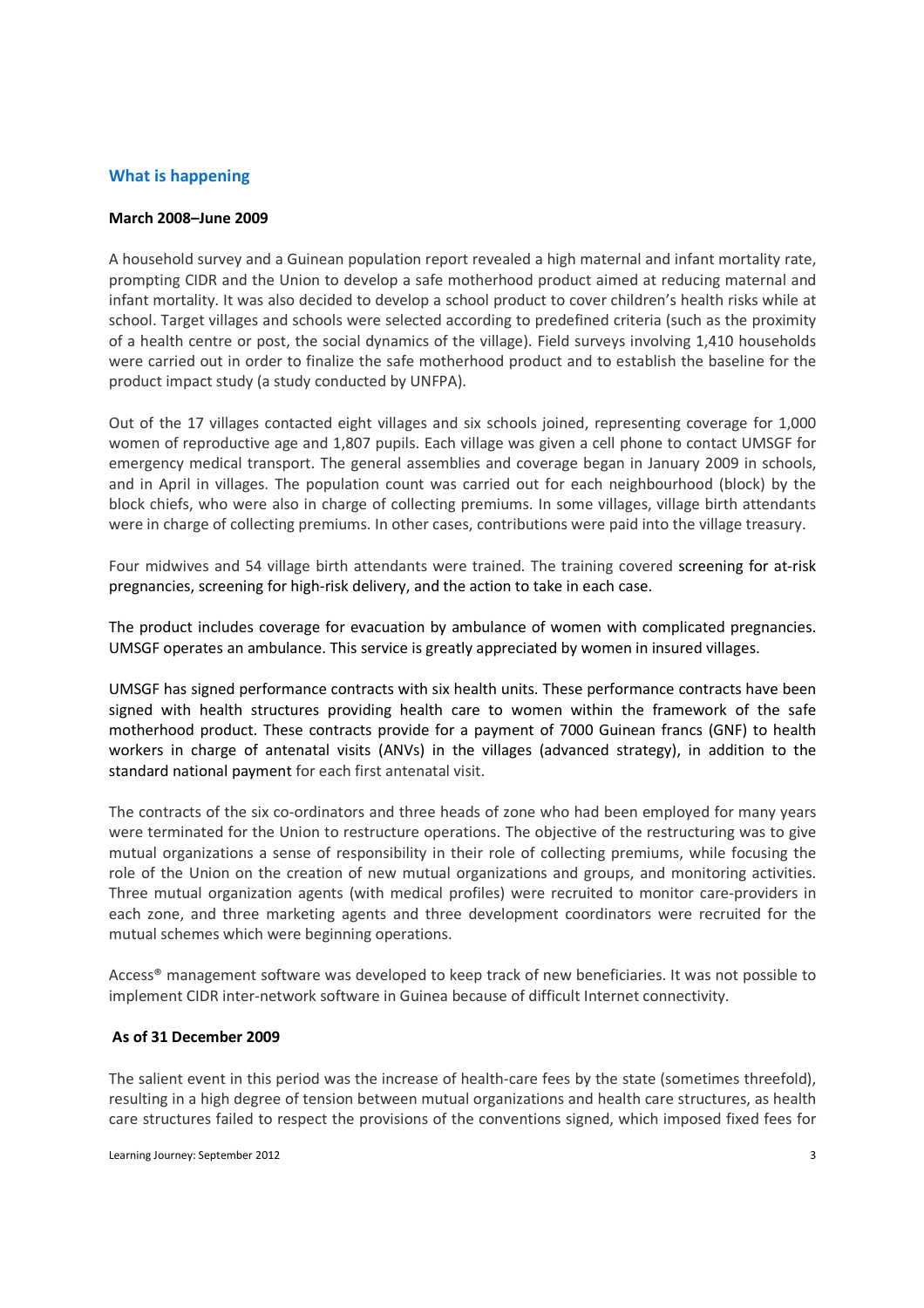the entire duration of the contract. A regional exploratory workshop between mutual organizations and health care structures was held, but could not find a solution concerning the fees charged to mutual organizations.

In the interest of economy, small mutual organizations of less than 300 members were merged.

Ten thousand beneficiaries were registered in the new Access system.

#### As of 30 April 2010

All Union agents were provided with marketing training by an independent consultant.

The family product premium campaign was behind schedule and the expended end date was moved to June. The fee increase by the state led to a sharp increase in premiums.

The Guarantee Fund had to intervene on behalf of 15 mutual organizations due to the fixed fee clause of the agreements not being respected.

Fees from the safe motherhood product were shifted from cost per individual to cost per household, with premiums ranging from GNF 12,000 to 15,000.

#### As of June 2010

CIDR ceased its permanent technical assistance. The teams of UMSGF were reduced by one post.

The Union acquired an ambulance for the medical evacuation of pregnant women.

Following the arrival of a new regional health director, the performance contracts between mutual organizations and health care structures were called into question and cancelled.

#### As of June 2011

The period 2010—2011 was marked by high inflation, a 50% decrease in the exchange rate, and as a result a significant decrease in the purchasing power of households, affecting in particular the cost of drugs available in pharmacies. The new President of the Republic also announced that obstetric care would be free, but did not give any clear indication as to how this reform would be financed.

Guinée Forestière's economic environment is undergoing profound changes: the arrival of mining companies has stimulated the job market, putting upward pressure on salaries for qualified staff. A mutual organization agent and two UMSGF marketing agents resigned in order to join the mining companies. A local nongovernmental organization, PLAN Guinée, offering a credit payment mechanism for gynaecological and obstetric care—a more attractive rival to the safe motherhood product due to the fact that it is more heavily subsidized—arrived on the scene and competes with the Union's activities.

With regard to the Union's activities in this period, new service contracts were signed: with UNICEF to support the school and safe motherhood products in the regional development communities (CRDs) of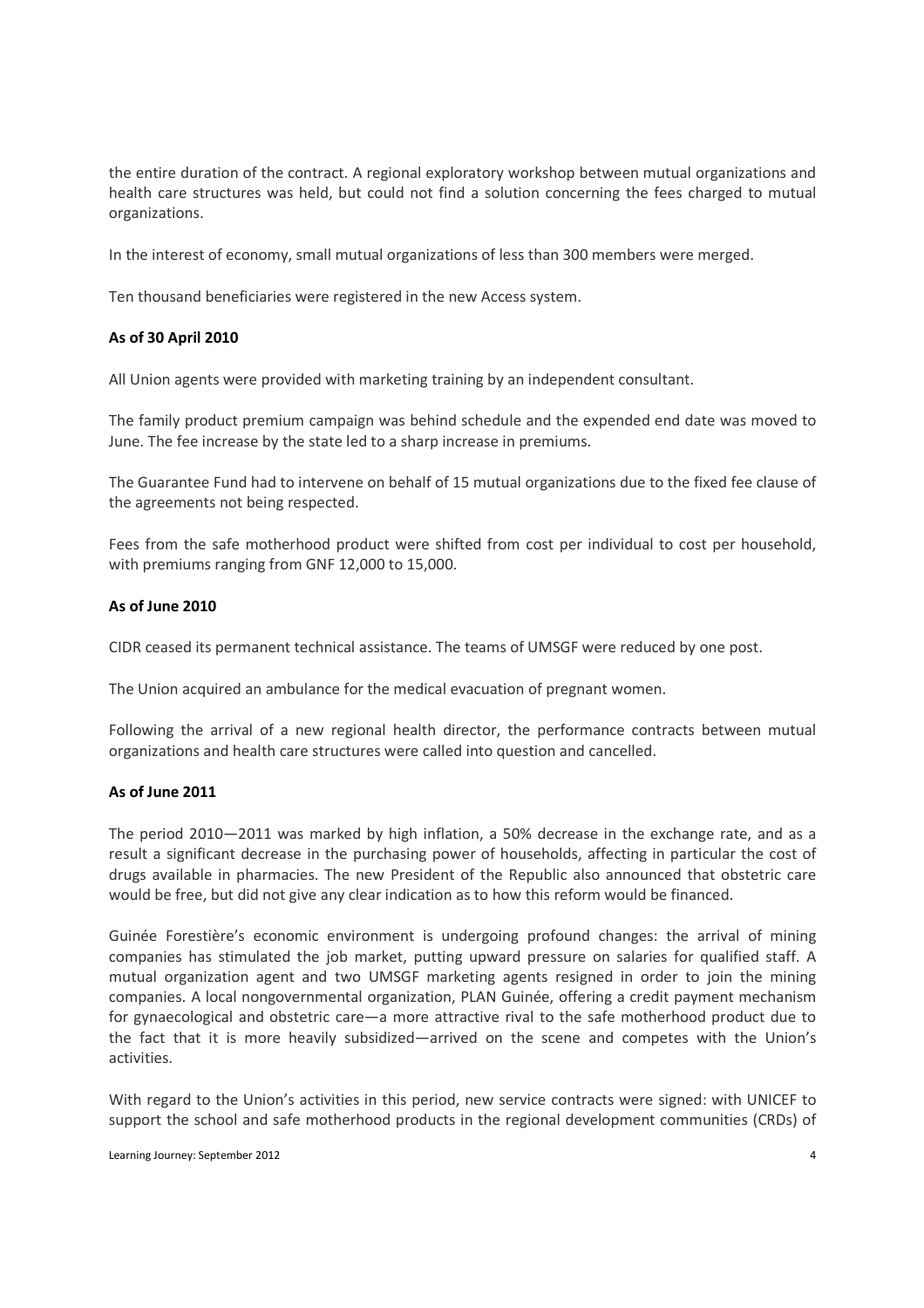Gouecké, Yalenzou and Péla, and, in January 2011, with UNHCR to support mutual organizations and the strengthening of safe motherhood in Kouankan and Lainè. Four new mutual organizations were created and four others merged with larger mutual organizations in order to facilitate their management by the Union.

A satisfaction survey concerning the three products offered by the Union was carried out and analysed during a CIDR site visit in June 2011. Surveys were also carried out among non-members. In all, 500 people were questioned. The findings of the survey made it possible to better evaluate the products' target populations and revealed differing profiles between salaried and non-salaried people. Nonsalaried people seek financial security, whereas salaried people are drawn by the product's good cost– benefit ratio; the two groups, however, have similar preferences with regard to premiums.

Despite provision of caesareans free of charge, the price of the safe motherhood product was maintained. Only one village out of 16 did not renew its premium, and one new village joined. The premium for the school insurance product went up from GNF 2,000 to GNF 3,000.

Subscriptions to the family health product are still stagnating, due mainly to the economic uncertainties faced by the population and the political uncertainty in the country. Care providers' fee increases were not always included in premiums and 13 mutuals out of 23 are in deficit.

In keeping with its development strategy, UMSGF recruited a special assistant for six months from July to December 2010 to negotiate group coverage contracts with organized groups. The strategy adopted was to target groups with the highest incomes and to propose to them a "top range" product, giving access to a clinic offering high quality care.

These groups included:

- Public employees via the decentralized offices of the Région Forestière: ten schools and the University of Nzérékoré were contacted. At six of them, prospecting was stopped after the first contact
- Businesses: Forêt Forte S. A., a construction company named Guico Press, a bakery, a forestry enterprise and two mining companies, one at Zokota and the other at Mount Nimba
- Various associations and the tontines of the town of Nzérékoré (8)

By mid-2011, only the planters' association seemed interested in financing health coverage for its members.

Funding by the Microinsurance Innovation Facility ended in June 2011.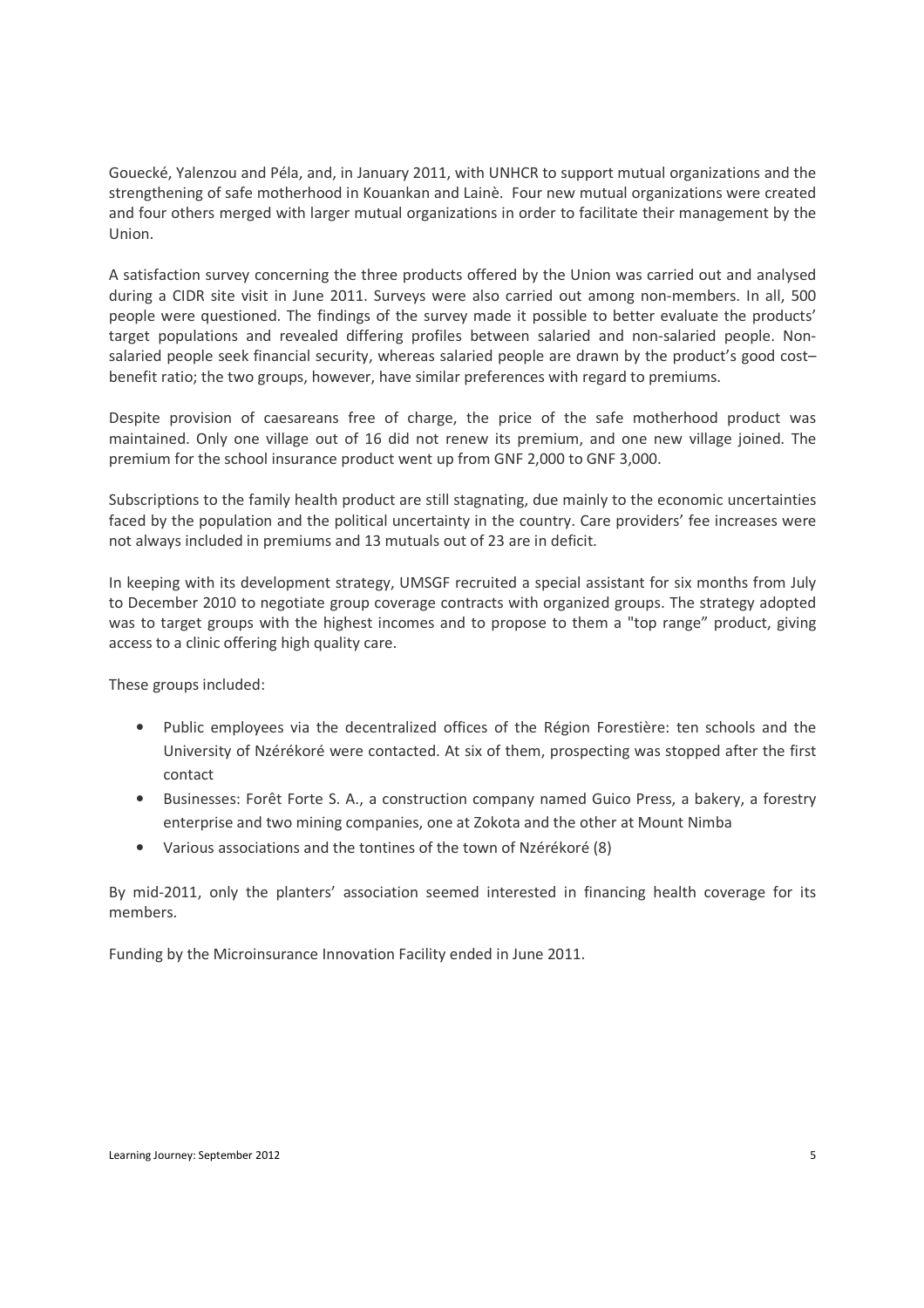## Project Lessons

#### On the product (coverage and procedures)

#### Safe motherhood product:

Covering delivery costs only in case of complications does not seem sufficient to guarantee the product's attractiveness and have an impact in terms of public health. On the other hand, covering all antenatal visits does not make it possible to define a product that is affordable to families. External sources of financing need to be secured. Hence, at the request of UNFPA in one of the intervention zones, the safe motherhood coverage was expanded to include antenatal visits and uncomplicated deliveries. The product as originally designed only covered emergency medical transport and complicated deliveries. The initial fee (GNF 2,000 per villager) therefore does not make it possible to cover costs. The new premium is estimated to be GNF 6,000 (USD 1.20) per inhabitant, which is not attractive for the families targeted. CIDR has proposed co-financing strategies to the Union, involving copayment for ANVs and the search for stable sources of external funding (North/South sponsorships, state support for the project).

In the context of the mandatory product at village level, it is important to think about effective population counting methods to obtain sufficiently reliable data at a reasonable cost and reduce the risk of fraud. In the case of the safe motherhood product, the population count for the first period of coverage was carried out by asking block chiefs to count the inhabitants in their sectors, a procedure that proved to be long and ineffective (frauds were detected at the time of project follow-up). It is recommended to use the various existing population counts (tax registers, demographic censuses) and to make verifications only if significant discrepancies are noted. In order to prevent fraud, it is advisable to complete the census before beginning the awareness campaign. It is of paramount importance to define the list of women covered before coverage begins in order to avoid women from neighbouring villages "relocating" in order to be covered.

It is important to take family size into consideration in determining premiums for group products. Indeed, premium-setting of the safe motherhood per person resulted in financial difficulties for large families and it is necessary to experiment with alternatives. A per family flat-rate premium was introduced beginning with the second coverage period.

Better estimation of the time needed for premium collection would have made it possible for better planning of the collection process. The group system of management of the safe motherhood product penalizes "good payers," who have to wait until all village inhabitants have paid their contribution in order to benefit from coverage. For the fiscal year 2010-2011, the delay in premium payments allowed women to be covered for only eight months rather than 12.

#### School product:

The school product is easy to implement, especially in schools located near a health facility. The setting up of the school product by the Union's teams was simple and non-time-consuming.

Subscriptions to the school product were facilitated by the involvement of the Ministry of Education's representative. In the case of this project, the involvement of the prefectural director of education, in

Learning Journey: September 2012 6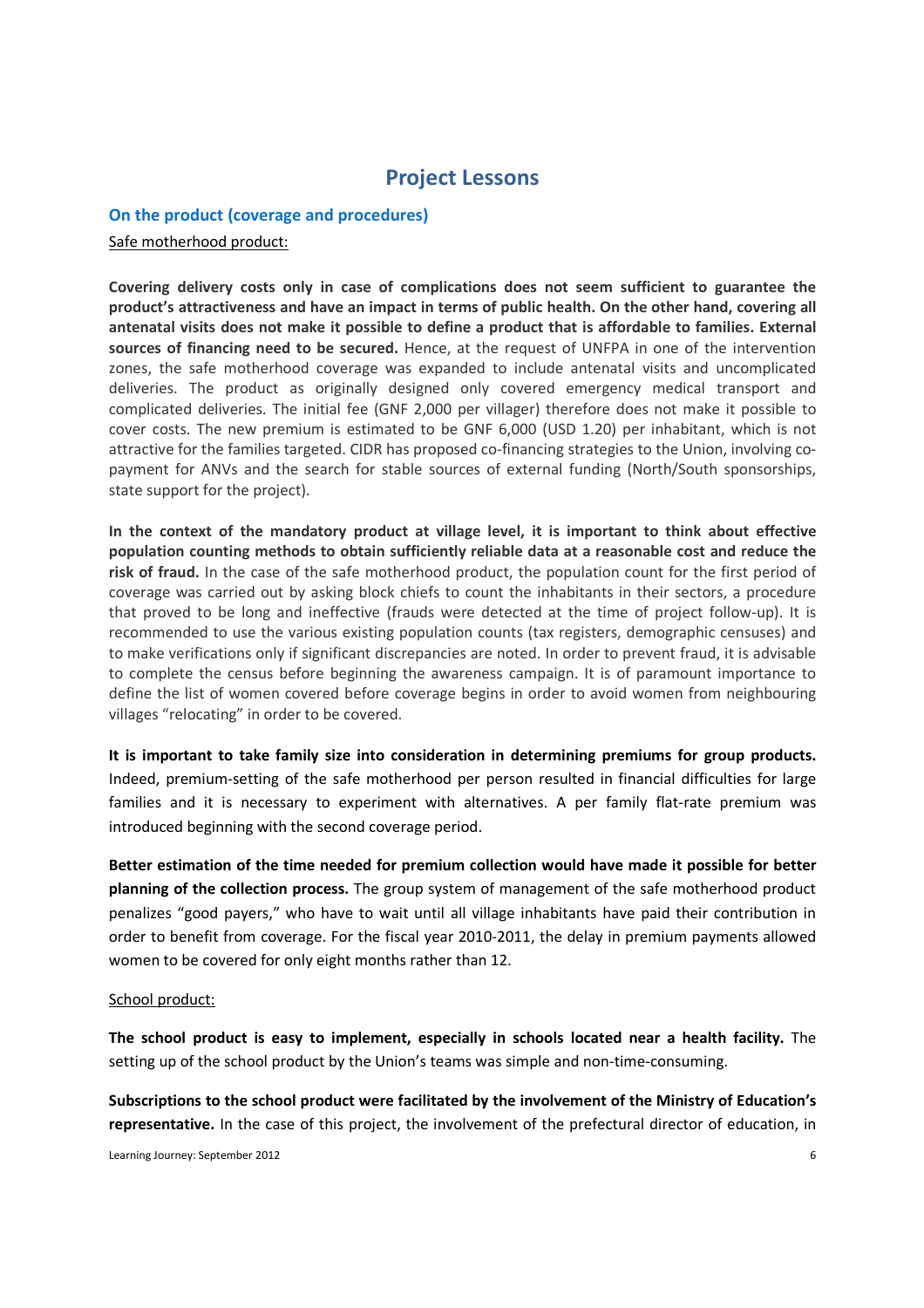the form of a letter of recommendation (implementation in the Prefecture of Younou) facilitated the affiliation of several schools.

Full payment of the fee by parents at the start of the school year is problematic, especially because it is combined with the payment of enrolment fees. In practice, this problem results in delayed coverage of children.

#### On the membership conditions and attractiveness of the products

#### Safe motherhood product:

Village size and the credibility of elected officials are determinant factors with regard to village affiliation. The smaller the village, the greater the social cohesion—a requirement for the success of the programme. The quality of leadership and involvement of elected officials in the project are decisive in gaining the collective membership of a village.

Villages in which community projects are being carried out seem more disposed to subscribing to the safe motherhood product. The five villages receiving assistance (renovation of the maternity unit, for example) have all joined, demonstrating that overall there is a link between the safe motherhood product and village projects. It is recommended that Union agents become involved in supporting health-related village projects.

#### School product:

The school product is very attractive to both parents and teachers. The satisfaction survey showed that the parents of pupils are very satisfied with the product (98%) and that teachers are significantly involved in its dissemination (72% took part in awareness-building among parents and half were involved in collecting premiums).

#### Family health product:

Quality of care determines the attractiveness of health insurance products. Within the context of the project, public structures often monopolised. The dramatic situation of the state budget had a serious negative impact on membership, especially with regard to the family health product, due to frequent shortages of drug supplies at health centres. Satisfaction surveys confirm this fact; 65% of members wish to see an improvement in the quality of care available and 35% of non-members interested in mutual insurance set improvement of care as the condition for joining.

#### On the impact of the safe motherhood product on the reduction of maternal morbidity

The coverage of ANVs and the training of village birth attendants make possible an increase in the number of deliveries attended by medical personnel, emergency transfers to hospital and caesarean deliveries, although the indictors overall are still below the national average. For the period, deliveries attended by medical personnel (not including village birth attendants) rose from 17% to 26%, the rate of emergency transfers to hospitals was 5% and the rate of caesarean deliveries was 2%, which is lower than the normal average of 5%.

Learning Journey: September 2012 7 2002 7 2003 7 2004 7 2004 7 2004 7 2004 7 2004 7 2004 7 2004 7 2004 7 2004 7 2005 7 2006 7 2006 7 2006 7 2006 7 2006 7 2006 7 2006 7 2006 7 2006 7 2006 7 2006 7 2006 7 2006 7 2006 7 2006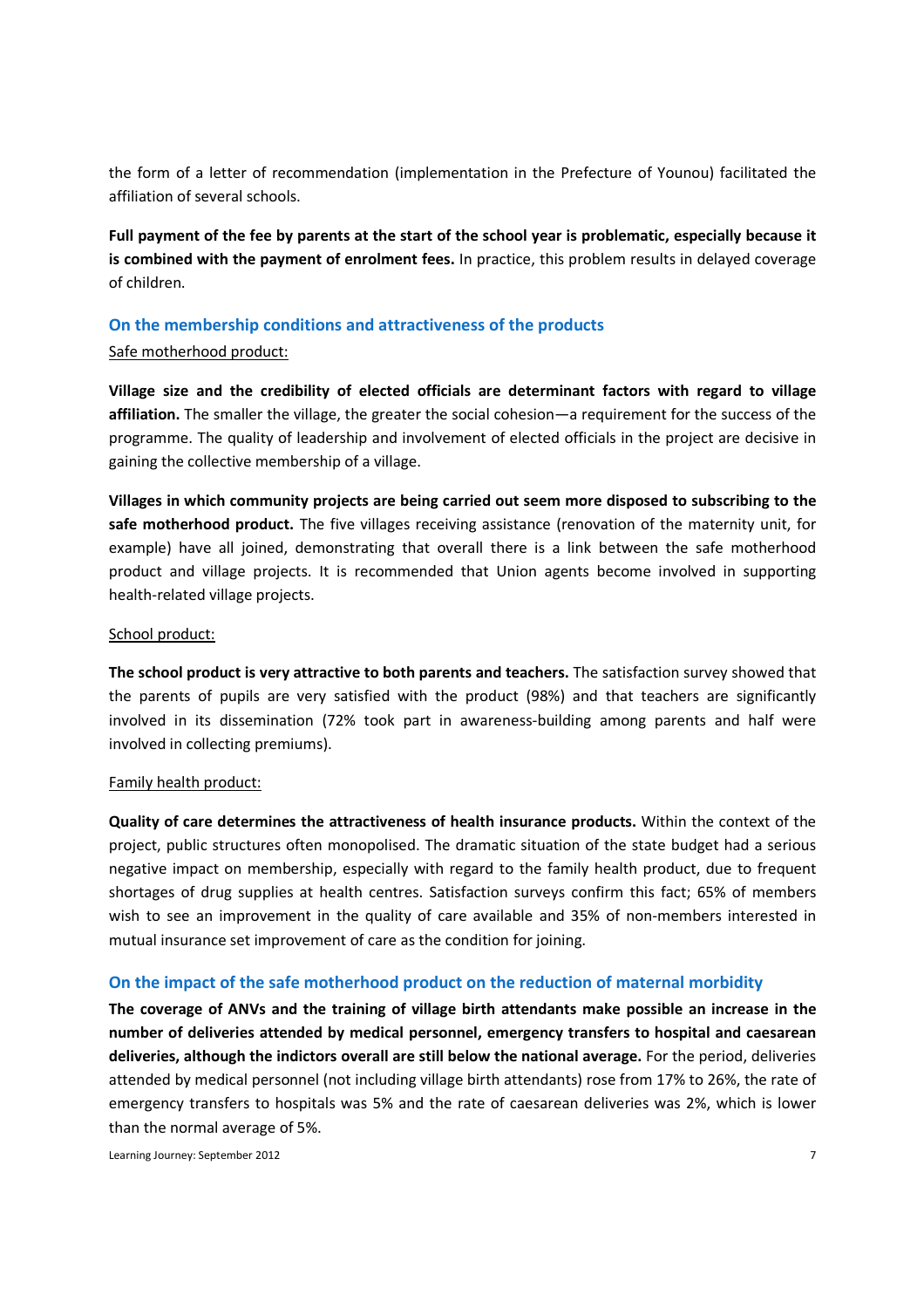The safe motherhood product's biggest impact was the reduction of maternal mortality. Two deaths out of 1,271 deliveries were recorded during the first period of coverage, giving a maternal mortality rate of 256 per 100,000, compared to a rate of 4,524 per 100,000 in the same area before the product was launched (UNFPA survey).

#### On the mutual economic model

The technical equilibrium of health products heavily depends on medical inflation. In the context of limited pay capacity, a major increase in medical costs places the viability of microinsurance health products in jeopardy. In the case of Guinea, the 50% increase in the cost of care could not be completely integrated. At the end of the fiscal year 2010-2012, a majority of mutuals (13 out of 23) were in deficit.

The strategy of including coverage of primary health care in the health-care package did not pay off: it did not have the desired effect on membership and was costly to the network. In 2006, due to pressure from members, primary care coverage was added to the mutual health-care product package with the objective of achieving a large increase in membership. Six years later, the outcome of this initiative is indisputable: the effect on membership was significant, but short-lived; the network's insured population increased from 16,000 to 23,000, then fell to 12,000 in 2011.The introduction of a "minor risk" guarantee raised high expectations on the part of mutual members that the health posts and centres were not able to satisfy: lack of medicine and poor reception of mutual members were the source of frustration for families and non-renewal of policies. Moreover, it introduced a consumerist rather than an insurance based mind-set among the insured, especially among salaried people, for whom security is no longer the main determinant of satisfaction (only 38% of salaried individuals mention this reason for satisfaction, compared to 58.7% of non-salaried individuals). Monitoring of care providers has become much more complex and its cost has risen. Lastly, primary-care coverage considerably increased the cost of the guarantee proposed: the public health posts and centres are the cause of the escalating claim-rate.

Distance from the health centre is a determinant factor in terms of consumption: the closer a beneficiary is to a health-care structure, the more frequent the number of visits. Among the 16 schools covered, the two located less than five minutes from a health centre have a frequency rate of 62% compared to an average of 23% for all students covered.

The school product has great potential as a viable product, with a current claim rate of 52% and low operational costs. However, the claim rate is on the upswing and needs to be monitored as knowledge of the product on the part of families and teachers evolves. Authorizations for health-care for students are issued by the school, while management surveillance is carried out by the mutual organization. There is therefore a risk of less rigorous monitoring of health-care structures and a possible negative impact on claim rates. Although an analysis of the costs associated with the dissemination and management of the product has not been done, these costs seem minor in comparison to other products proposed by mutual organizations, in particular because of the ease of putting this product into place. It is estimated that, taking into account expenses for awareness-building and follow-up, only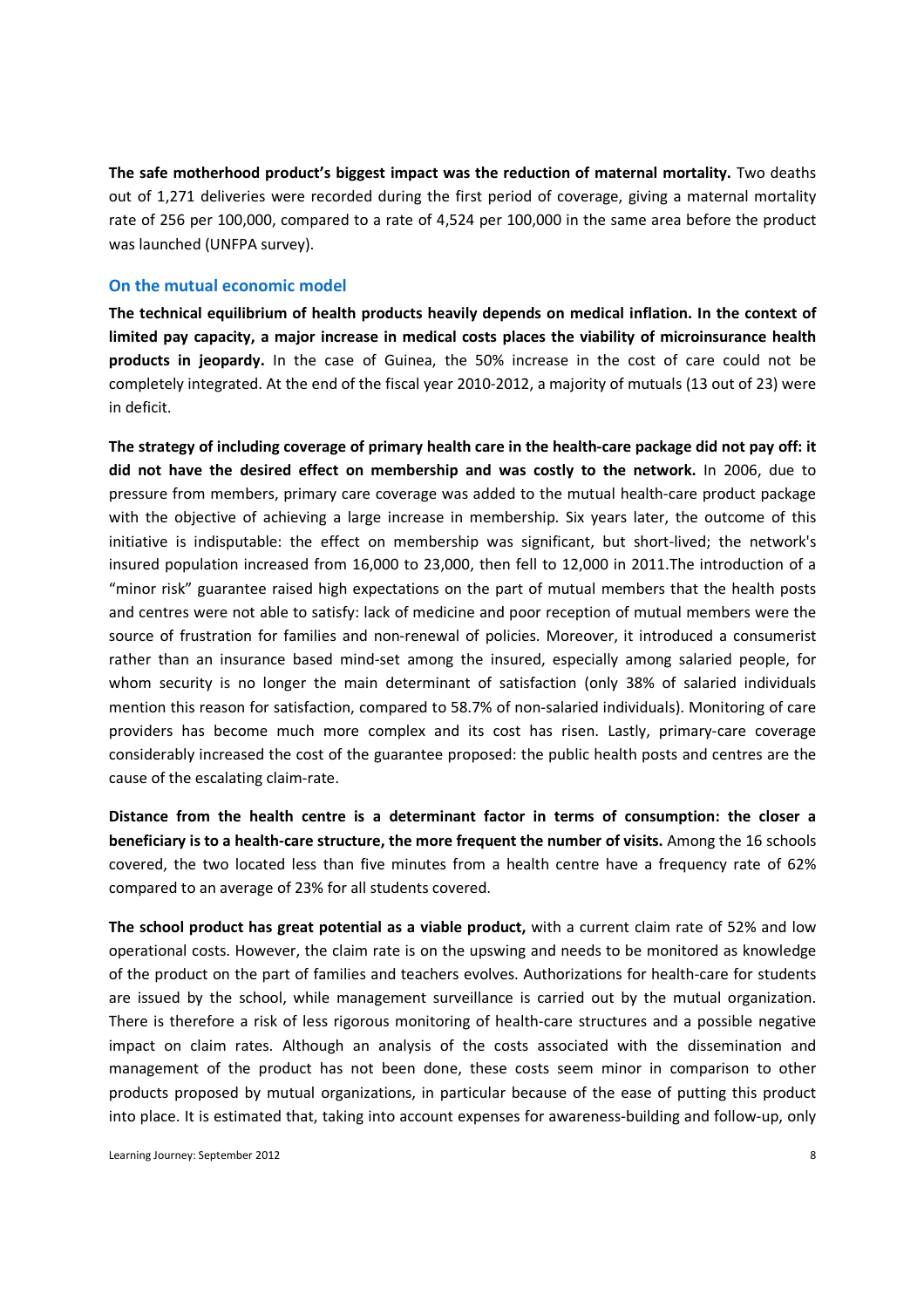schools of more than 300 pupils (representing 50% of the schools in the region) are able to generate margins.

For the moment, the safe motherhood product is not cost-effective and seems to require sustained external funding to break even. The success of the safe motherhood product requires a high level of commitment on the part of Union staff and is no longer a priority, given the financial results. Although the claim rate has been brought under control, the low volumes do not make it possible to cover the extensive operating costs. It was decided to offer the safe motherhood product only in villages where the product has a high penetration rate.

The diversification of products renders the task of mutual managers more complex and makes procedures more cumbersome, in particular in terms of information flow and premium collection. Decisions need to be taken in order to dissociate the premium periods of the various products. It is necessary to define a coordinated strategy to develop the three products. The Union wishes to implement a strategy concentrating activities around these three products so as to improve the effectiveness of UMGSF staff and the input of local representatives and health centres. It would involve focusing awareness-building efforts on villages likely to subscribe to the safe motherhood product and to work together with health centres in order to achieve a global approach. For example, it is planned to negotiate with health workers visiting villages for the purposes of carrying out ANVs to also ensure curative care visits for mutual members.

With time, a mutual structure heavily dependent on volunteers and the leadership of elected officials shows its limitations. Until now, Union staff have taken on the majority of the awareness-building activities and the collection of premiums normally carried out by the mutual programme; it is however necessary to decentralize activities effectively, in particular by increasing the commissions paid to premium collectors (village managers or elected officials). It is important to pass responsibility on to the villages as soon as they join, in order to avoid the development of a "project" culture in which work is carried out by the Union. Active supporting of coordinators should only take place during the first year of the mutual's creation.

The community model is not always synonymous with good governance. The survey carried out among non-mutual members shows that for 30% of them, factors related to the governance of mutual organizations are an obstacle to joining (60% cite the lack of information, 47% economic reasons and 21% the health-care offering).

The population's financial capacity remains a genuine hindrance to the development of mutuals. The surveys carried out among non-members show that only 20% of them have the financial capacity to pay, thus limiting the growth potential of mutuals. In a context of high inflation, the financial pressure on households is even stronger and the payment of an insurance premium, however modest, is difficult. In such a situation of increasing premiums and diminishing purchasing power, members reduce the number of beneficiaries in their families, not being able to meet all the expenses necessary for covering all members of the family.